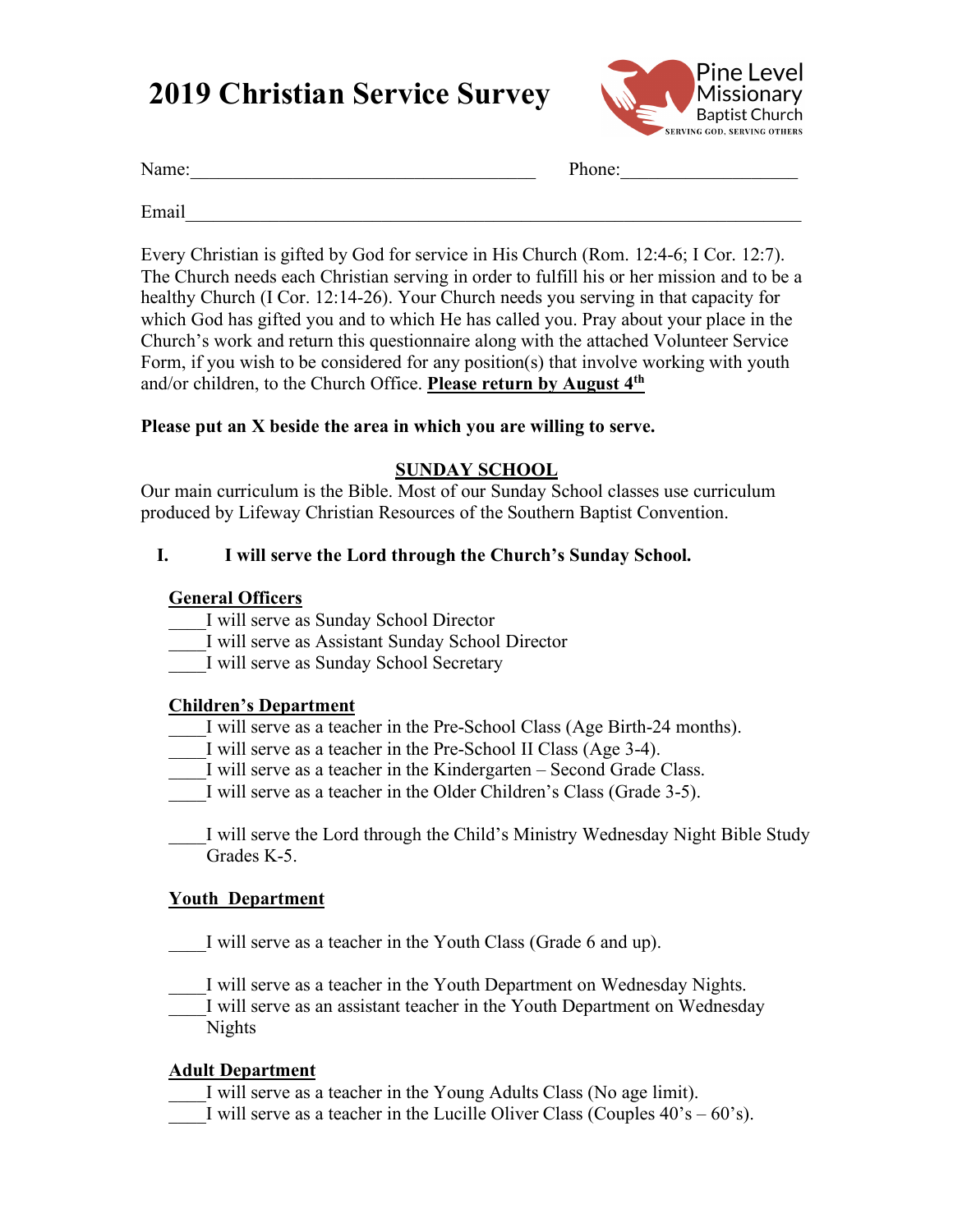| I will serve as a teacher in the Ann Judson Class (Senior Ladies). |  |  |  |  |  |  |  |  |  |                                                                                                         |  |  |  |  |  |
|--------------------------------------------------------------------|--|--|--|--|--|--|--|--|--|---------------------------------------------------------------------------------------------------------|--|--|--|--|--|
|                                                                    |  |  |  |  |  |  |  |  |  | I will serve as a teacher in the Minnie Brown Class (Senior Ladies).                                    |  |  |  |  |  |
|                                                                    |  |  |  |  |  |  |  |  |  | $\mathbf{r}$ . The contract of the contract $\mathbf{r}$ . The contract of the contract of $\mathbf{r}$ |  |  |  |  |  |

I will serve as a teacher in the Beraca-Berean Class (Senior Men).

## **II. I will serve the Lord through the Women's Ministry**

- \_\_\_\_\_\_I will serve as the Women's Ministry Director
- \_\_\_\_\_\_I will serve as the Women's Assistant Director
- \_\_\_\_\_\_I will serve on WMU Council
- \_\_\_\_\_\_I will serve Church Wide Coordinator (WMU)
- \_\_\_\_\_\_I will serve as WMU Treasurer
- I will serve as WMU Secretary
- \_\_\_\_\_\_I will serve as WMU Assistant Secretary
- \_\_\_\_\_\_I will serve as Sunshine Chairperson
- \_\_\_\_\_\_I will serve as WMU Prayer Leader
- **III. I will serve the Lord through the Baptist Men's Ministry**

\_\_\_\_\_\_ I will serve as Baptist Men's Director

#### **WORSHIP SERVICE**

#### **IV. I will serve the Lord through the Church's Worship Services.**

#### **A. Music**

1. Musicians: 11:00 AM Pianist \_\_\_\_\_\_\_\_\_ Assistant Pianist \_\_\_\_\_\_\_\_ 11:00 AM Organist\_\_\_\_\_\_\_

Wednesday Evening: Pianist \_\_\_\_\_\_\_\_ Assistant Pianist \_\_\_\_\_\_\_

- 2. Soloist For Worship Services:
- 3. Children's Choir Leader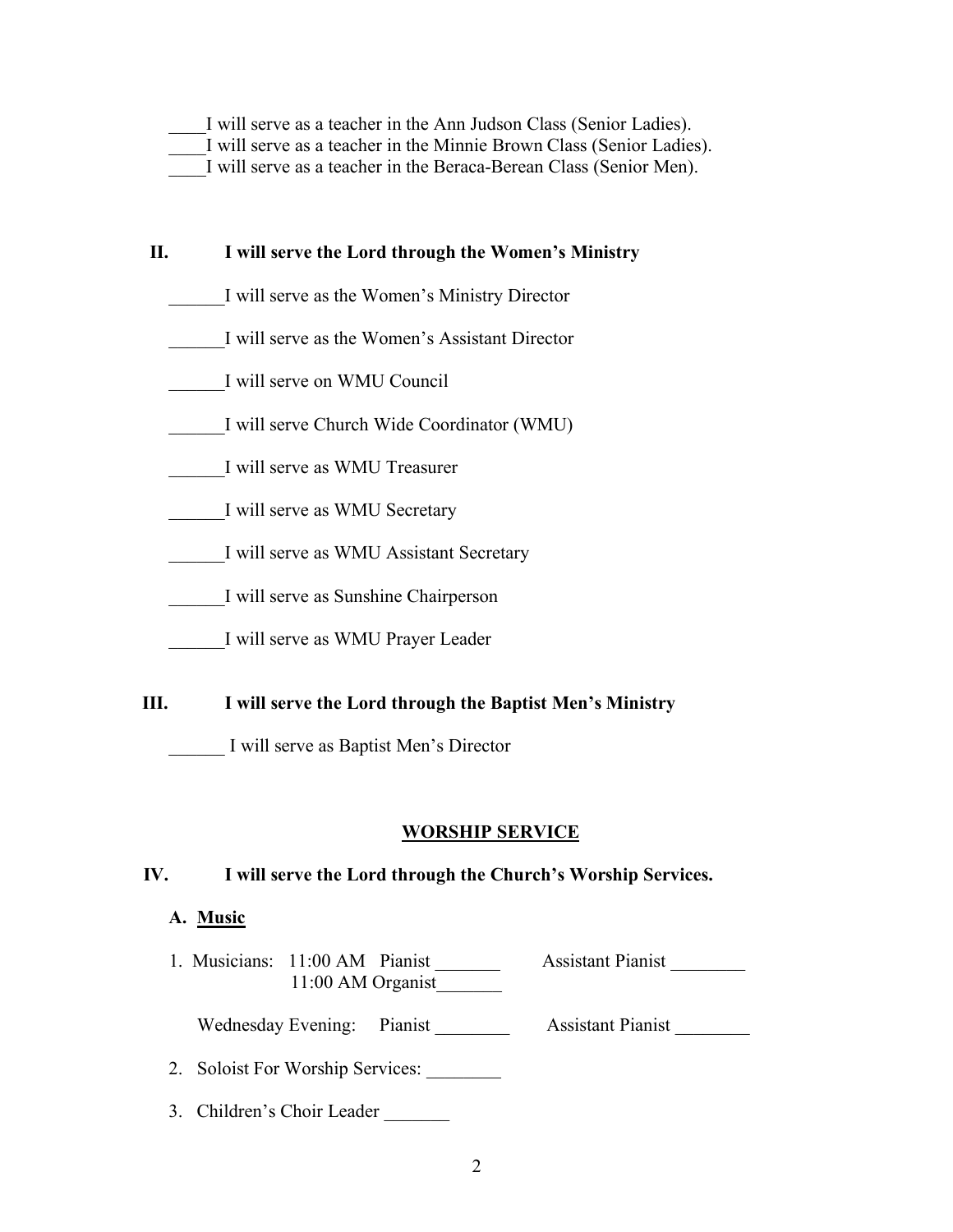- 4. Music Committee \_\_\_\_\_\_\_
- **B.** First Impressions (Greeters)
- **C. Ushers**

11:00AM\_\_\_\_\_\_\_

#### **SOUND/TECHNOLOGY**

- **D.** I will serve on the Audio Technician Committee (House Sound Board) \_\_\_\_\_\_11:00AM
- **E.** I will serve on the Video and Recording Committee (Camera, Recording Board) \_\_\_\_\_\_11:00AM
- **F.** I will serve on the Video Projecting Committee (Power Point Etc.) \_\_\_\_\_\_11:00AM

# **V. CHILDREN'S DEPARTMENT**

### **A. Nursery**

- 1. Nursery Coordinator 11:00AM \_\_\_\_\_\_\_\_
- 2. Assistant Nursery 11:00 AM
- 3. Nursery Volunteers: 11:00AM

*\*Church Members with nursery age children are encouraged to volunteer***.**

# **B. Children's Church**

- 1. **\_\_\_\_** I will serve as **Leader** in **Children's Church(K – 5th grade). (11:00 am)**
- 2. \_\_\_\_I will serve as a **Volunteer** in **Children's Church. (11:00 am)**

# *Church Members with Children's Church age children are encouraged to volunteer.*

#### **VI. I will serve the Lord through the Church's Vacation Bible School.**

- \_\_\_\_I will serve as Vacation Bible School Director.
- \_\_\_\_I will serve as Assistant Vacation Bible School Director.

\_\_\_\_I will serve on VBS Committee.

#### **VII. I will serve the Lord through the ministry of the Church's Committees.**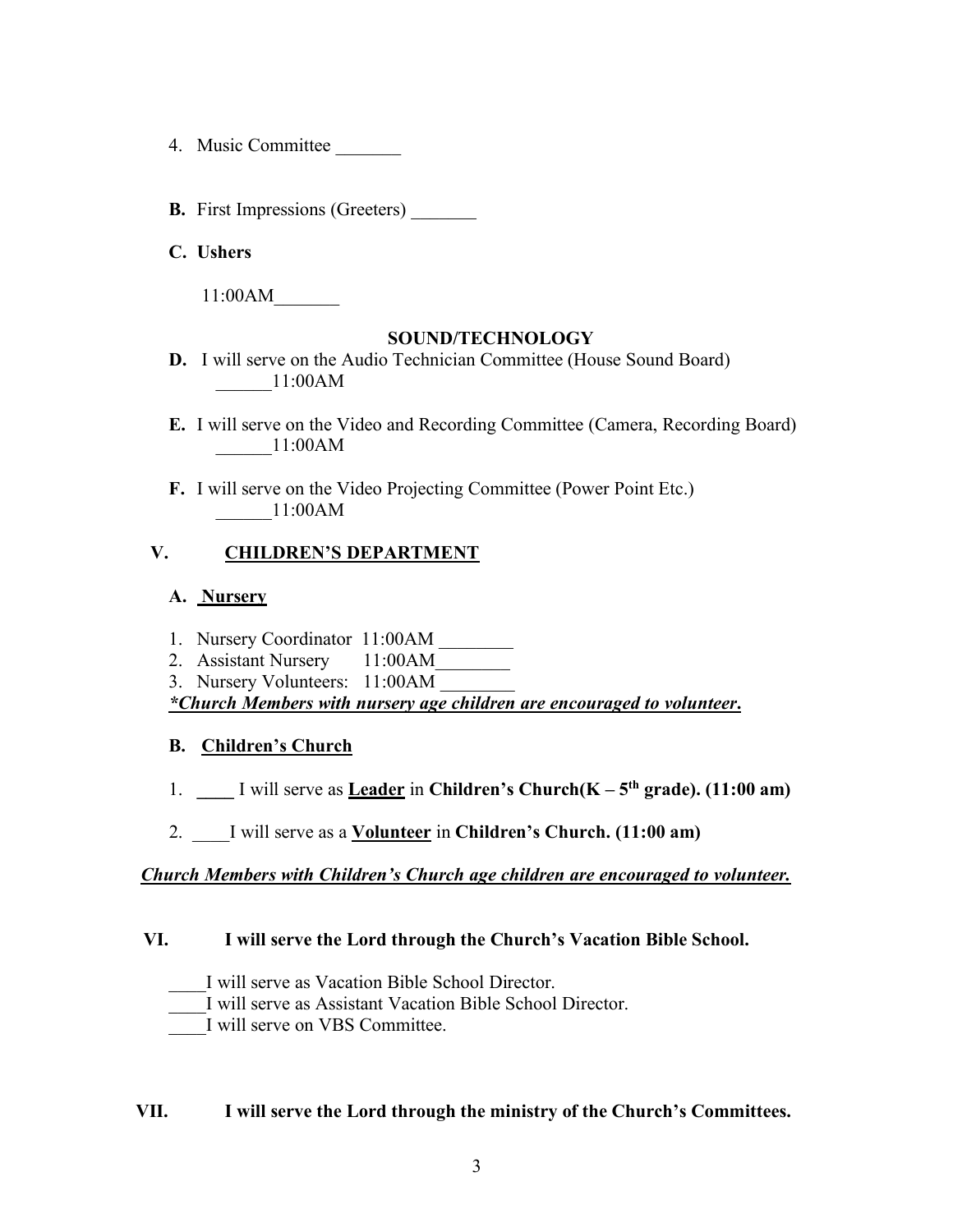- \_\_\_\_\_I will serve on the Buildings and Grounds Committee. (3 year term)
- \_\_\_\_\_I will serve on the Public Relations Committee.
- \_\_\_\_\_I will serve on the Gifts and Memorials Committee.
- \_\_\_\_\_I will serve on the Flowers Committee.
- \_\_\_\_\_I will serve on the Baptismal Committee.
- \_\_\_\_\_I will serve on the Youth Council.
- \_\_\_\_\_I will serve as an at large member of the Church Council.
- \_\_\_\_\_I will serve on the Safety Committee.
- I will serve on the Church Facilities Committee (3 year term)
- \_\_\_\_\_I will serve on the Finance and Budget Committee. (3 year term)
- \_\_\_\_\_I will serve on the Nominating Committee (3 year term)
- \_\_\_\_\_I will serve on the Personnel Committee (3 year term)
	- \_\_\_\_\_I will serve on the Social Committee.

#### . **VIII. Church Van**

\_\_\_\_\_I will serve as a Church Van Driver **(Must be 21 years of age, must sign an information sheet and must attend a safety class once a year on a specified date).**

# **IX. Church Records**

- **\_\_\_\_\_**I will serve as Church Clerk.
- \_\_\_\_\_I will serve as Assistant Clerk.

# **X. Church Finance**

- **\_\_\_\_\_**I will serve as Assistant Treasurer.
- \_\_\_\_\_I will serve as Financial Secretary.
- I will serve as Teller.